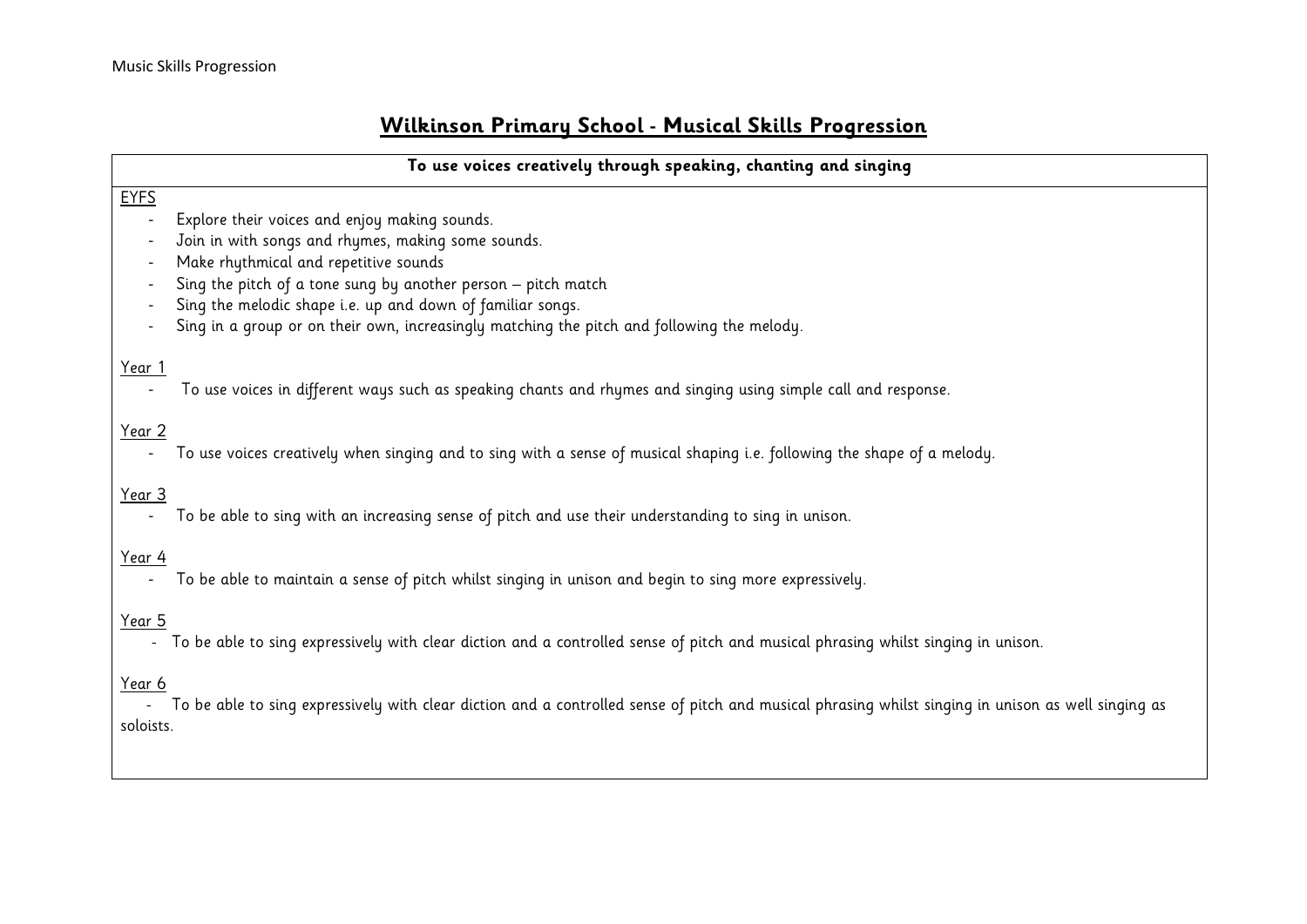| Play tuned and untuned musical instruments individually and as a                                                                                                                                            | Listen to and understand music through aural and theoretical                                                                                                                                                                                                               |  |
|-------------------------------------------------------------------------------------------------------------------------------------------------------------------------------------------------------------|----------------------------------------------------------------------------------------------------------------------------------------------------------------------------------------------------------------------------------------------------------------------------|--|
| group.                                                                                                                                                                                                      | practices.                                                                                                                                                                                                                                                                 |  |
| <b>EYFS</b>                                                                                                                                                                                                 | <b>EYFS</b>                                                                                                                                                                                                                                                                |  |
| Explore a range of sound-makers and instruments and play them in<br>different ways.<br>Play instruments with increasing control to express their feelings and<br>ideas.                                     | Show attention to sounds and music.<br>Respond emotionally and physically to music when it changes.<br>Move and dance to music.                                                                                                                                            |  |
| Explore and engage in music making and dance, performing solo or<br>in groups.                                                                                                                              | Anticipate phrases and actions in rhymes and songs.<br>Listen with increased attention to sounds.<br>Respond to what they have heard, expressing their thoughts<br>and feelings.                                                                                           |  |
| Year 1<br>To create and experiment with sounds.<br>To perform simple rhythmical patterns.<br>Begin to show an awareness of pulse whilst performing.                                                         | Listen attentively, move to and talk about music, expressing<br>their feelings and responses.                                                                                                                                                                              |  |
| To represent simple rhythms with shapes and marks.<br>Year 2                                                                                                                                                | Year 1<br>To talk about how music makes them feel.<br>To begin to identify simple musical patterns.                                                                                                                                                                        |  |
| To create and choose sounds for a specific effect.<br>To perform simple rhythmical patterns keeping a steady pulse.<br>To confidently represent simple rhythms with a range of symbols,<br>shapes or marks. | To begin to understand how different musical elements (e.g.<br>dynamics and tempo) are used to create different moods.<br>To listen to short, simple pieces of music and talk about when they<br>may hear that piece of music.                                             |  |
| To begin to recognise simple musical notation to represent pitch<br>rhythm and volume.<br>To begin to think about others when performing.                                                                   | Year 2<br>To respond to different moods in a piece of music and begin to<br>explain how sounds change to create different moods.<br>To identify and recognise repeated musical patterns in a piece of                                                                      |  |
| Year 3<br>To perform simple musical parts whilst beginning to vary the pitch<br>using a small range of notes.<br>To confidently recognise simple musical notation to represent pitch,<br>rhythm and volume. | music.<br>To understand how musical elements such as dynamics, tempo and<br>pitch create different moods and effects.<br>To listen to pieces of music and discuss where they may be heard<br>and use simple musical vocabulary such as quiet and smooth to<br>explain why. |  |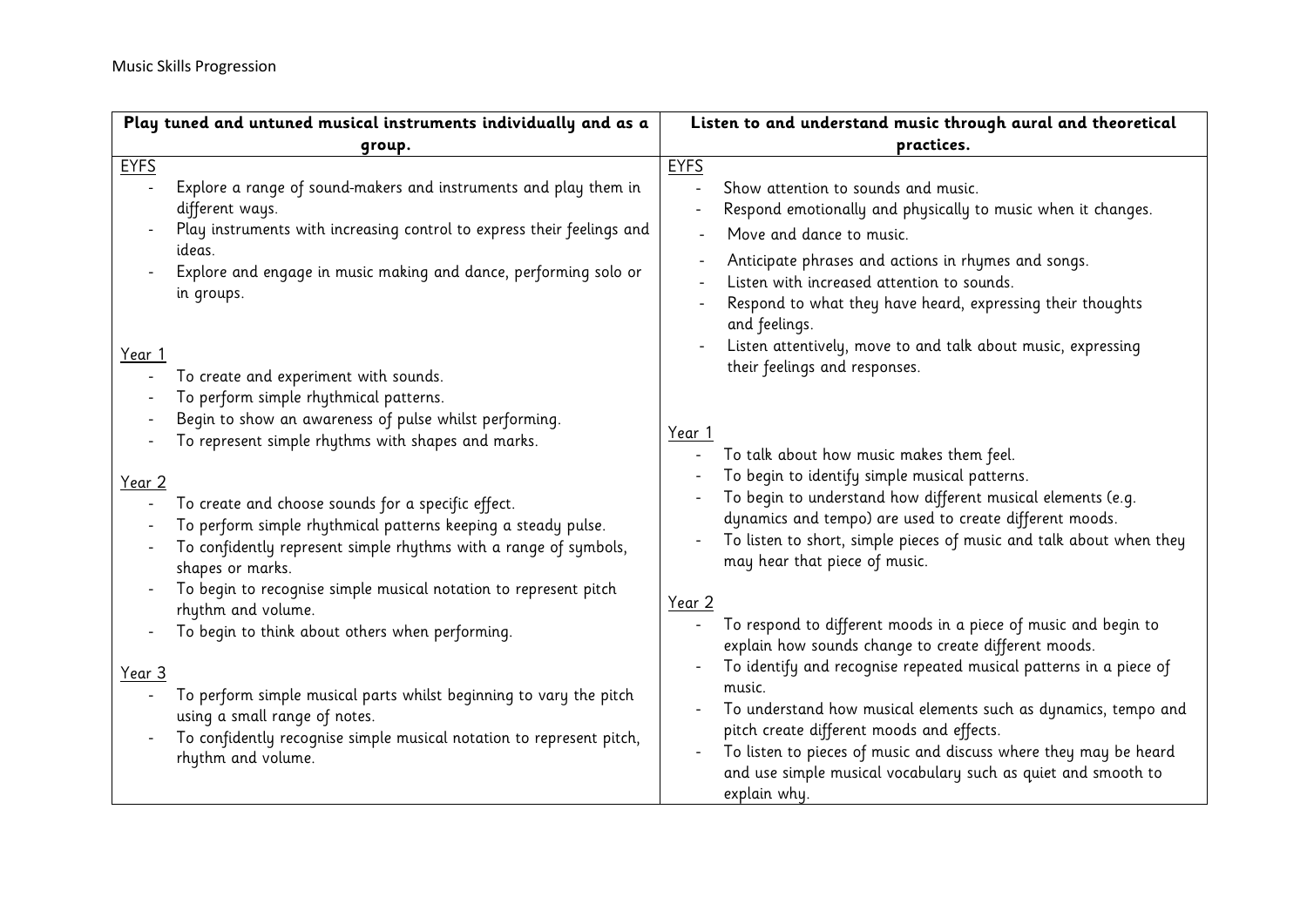## Music Skills Progression

|                                           | To think about others when performing in a group.                                                                                                                                                                                                                                                                     | Year 3                                    |                                                                                                                                                                                                                                                                                                                                                                                                                                                                                                                                                      |
|-------------------------------------------|-----------------------------------------------------------------------------------------------------------------------------------------------------------------------------------------------------------------------------------------------------------------------------------------------------------------------|-------------------------------------------|------------------------------------------------------------------------------------------------------------------------------------------------------------------------------------------------------------------------------------------------------------------------------------------------------------------------------------------------------------------------------------------------------------------------------------------------------------------------------------------------------------------------------------------------------|
| Year 4                                    | To play and perform musical parts with an increasing number of<br>notes.<br>Begin to show musical expression by using dynamics.<br>To understand and begin to use established musical notation to<br>represent the interrelated dimensions of music.<br>To continue to think about others when performing in a group. | $\overline{\phantom{a}}$<br><u>Year 4</u> | To explore and comment on how sounds are used expressively.<br>To listen with attention and begin to recall sounds.<br>To begin to understand how different musical elements (pitch,<br>dynamics, tempo and duration) are combined to create an effect.<br>To listen to and begin to respond to music from different traditions<br>and genres.                                                                                                                                                                                                       |
| <u>Year 5</u><br>$\overline{\phantom{a}}$ | To play and perform parts as a soloist and in ensembles with<br>increasing accuracy and expression.<br>To maintain own part and be aware of how different parts fit<br>together.<br>To use a range of musical notation, including staff notation, to<br>represent the interrelated dimensions of music.               |                                           | To recognise the ways sounds can be combined and used<br>expressively and comment on the effects of this.<br>To listen to and recall musical patterns with increasing accuracy.<br>To understand how different musical elements (pitch, dynamics,<br>tempo, duration and texture) are combined to create an effect.<br>To listen to and understand a wide range of high quality live and<br>recorded music from different traditions and genres.                                                                                                     |
| <u>Year 6</u>                             | To play and perform with accuracy, fluency and expression.<br>To think about the audience when performing.<br>To consistently use and apply a range of notation, including staff<br>notation, to represent the interrelated dimensions of music.                                                                      | <u>Year 5</u>                             | To describe and compare different types of music by beginning to<br>use correct musical vocabulary.<br>To listen to and recall a range of musical patterns confidently.<br>To begin to use all the musical elements (pitch, dynamics, tempo,<br>duration, texture and structure) to say how music can reflect<br>different meanings.<br>To listen to and understand a wide range of high quality live and<br>recorded music from different traditions and genres and be able to<br>discuss the differences and how music may have changed over time. |
|                                           |                                                                                                                                                                                                                                                                                                                       | Year 6                                    | To describe, compare and evaluate different types of music by using<br>a range of correct musical vocabulary including the interrelated                                                                                                                                                                                                                                                                                                                                                                                                              |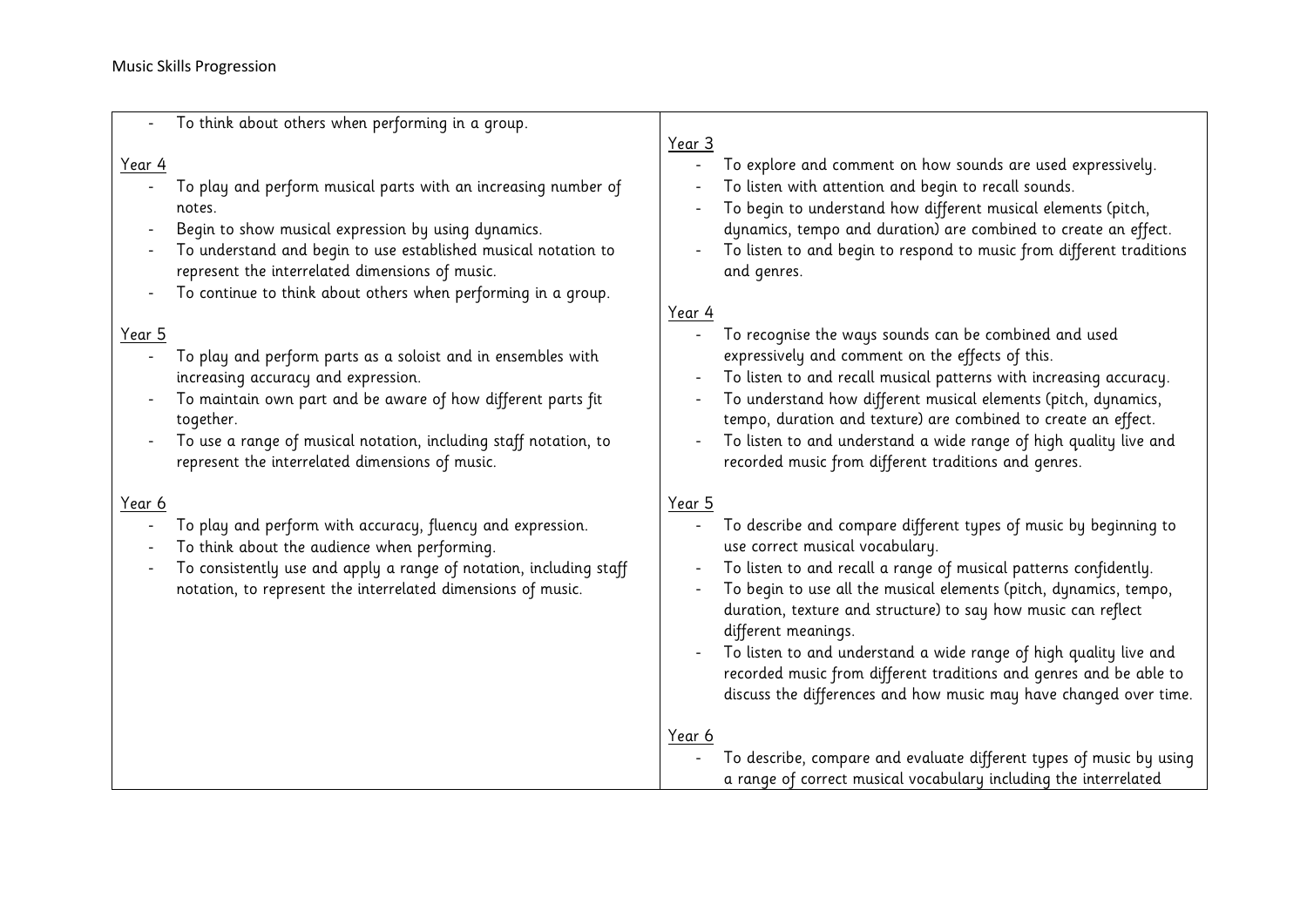|        |                                                                                                                                                          |                          | dimensions of music (pulse, pitch, rhythm, dynamics, texture,<br>structure).<br>To listen to, internalise and recall musical patterns with accuracy<br>and confidence.<br>To identify and explore all the musical elements (pitch, dynamics,<br>tempo, duration, texture and structure) to say how music can reflect<br>different meanings.<br>To develop an understanding of the history of music from different<br>traditions and genres and evaluate how venues, occasions and<br>purpose affects the way that music is created and performed. |
|--------|----------------------------------------------------------------------------------------------------------------------------------------------------------|--------------------------|---------------------------------------------------------------------------------------------------------------------------------------------------------------------------------------------------------------------------------------------------------------------------------------------------------------------------------------------------------------------------------------------------------------------------------------------------------------------------------------------------------------------------------------------------|
|        | Create and develop musical ideas through the means of<br>composition.                                                                                    |                          | Review and analyse their own compositions.                                                                                                                                                                                                                                                                                                                                                                                                                                                                                                        |
| EYFS   |                                                                                                                                                          | Year 1                   |                                                                                                                                                                                                                                                                                                                                                                                                                                                                                                                                                   |
|        | Create their own songs, or improvise a song around one they know.                                                                                        |                          | To think about and make simple suggestions about how they could<br>make their work better e.g. play faster or softer etc.                                                                                                                                                                                                                                                                                                                                                                                                                         |
| Year 1 |                                                                                                                                                          |                          |                                                                                                                                                                                                                                                                                                                                                                                                                                                                                                                                                   |
|        | To know about and experiment with different sounds.<br>To explore how sounds can be organised using simple criteria e.g.<br>loud, soft, high and low.    | Year 2                   | To identify where improvements could be made to their own work<br>and have a go at making these changes e.g. altering voices or choice<br>of instrument.                                                                                                                                                                                                                                                                                                                                                                                          |
| Year 2 |                                                                                                                                                          |                          |                                                                                                                                                                                                                                                                                                                                                                                                                                                                                                                                                   |
|        | Repeat short and melodic patterns.<br>To begin to explore and order sounds using the inter-related<br>dimensions of music (pulse, rhythm and dynamics).  | Year 3                   | To comment on the effectiveness of their work and identify where<br>they could make improvements.                                                                                                                                                                                                                                                                                                                                                                                                                                                 |
| Year 3 | To create simple rhythmical patterns using a small range of notes.<br>To begin to join simple layers of music e.g. a background rhythm<br>with a melody. | Year 4<br>Y <u>ear 5</u> | To comment on the effectiveness of their work and identify where<br>they could make improvements based on their intended outcome.                                                                                                                                                                                                                                                                                                                                                                                                                 |